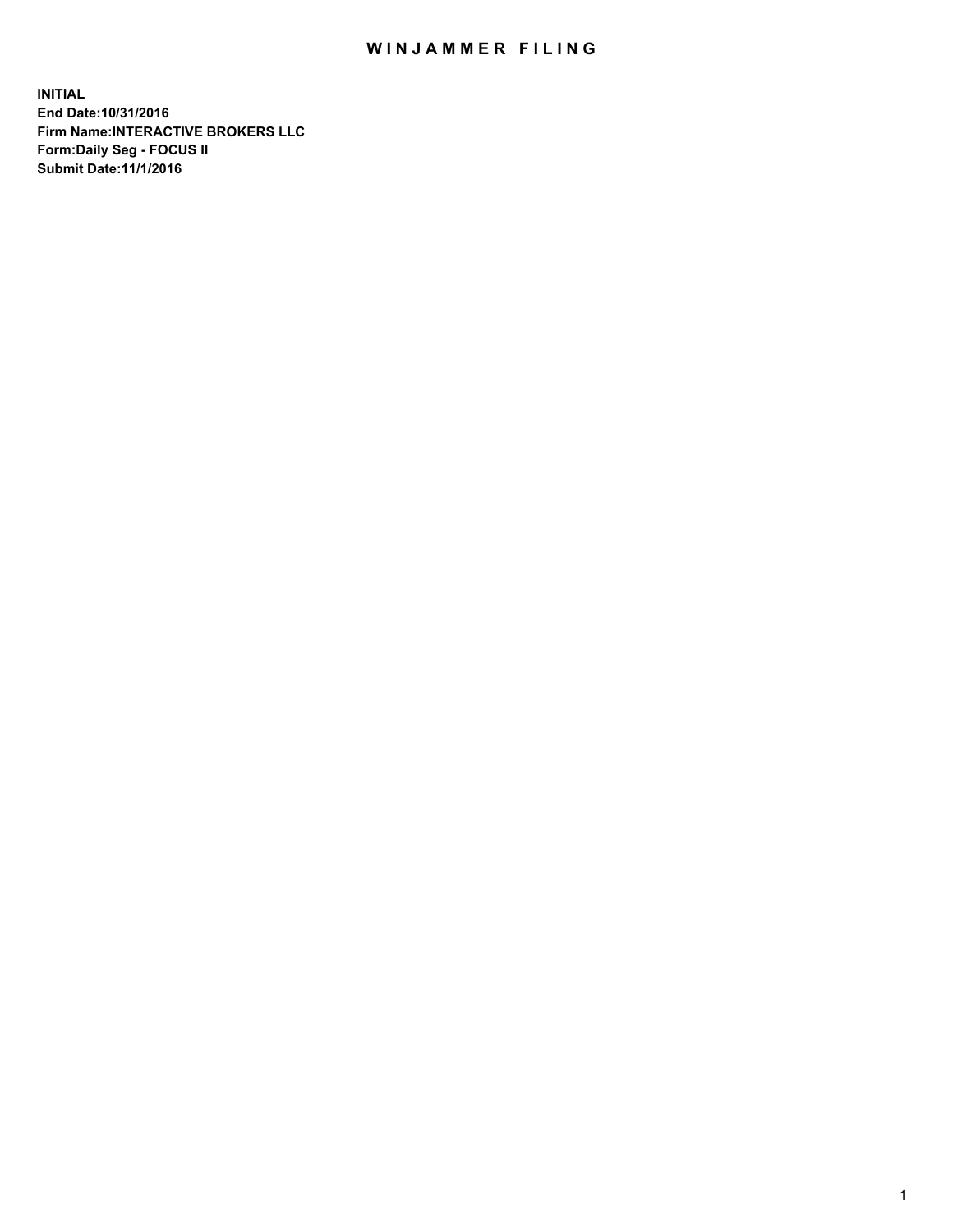## **INITIAL End Date:10/31/2016 Firm Name:INTERACTIVE BROKERS LLC Form:Daily Seg - FOCUS II Submit Date:11/1/2016 Daily Segregation - Cover Page**

| Name of Company<br><b>Contact Name</b><br><b>Contact Phone Number</b><br><b>Contact Email Address</b>                                                                                                                                                                                                                          | <b>INTERACTIVE BROKERS LLC</b><br><b>James Menicucci</b><br>203-618-8085<br>jmenicucci@interactivebrokers.c<br>om |
|--------------------------------------------------------------------------------------------------------------------------------------------------------------------------------------------------------------------------------------------------------------------------------------------------------------------------------|-------------------------------------------------------------------------------------------------------------------|
| FCM's Customer Segregated Funds Residual Interest Target (choose one):<br>a. Minimum dollar amount: ; or<br>b. Minimum percentage of customer segregated funds required:% ; or<br>c. Dollar amount range between: and; or<br>d. Percentage range of customer segregated funds required between:% and%.                         | $\overline{\mathbf{0}}$<br>0<br><u>155,000,000 245,000,000</u><br><u>00</u>                                       |
| FCM's Customer Secured Amount Funds Residual Interest Target (choose one):<br>a. Minimum dollar amount: ; or<br>b. Minimum percentage of customer secured funds required:%; or<br>c. Dollar amount range between: and; or<br>d. Percentage range of customer secured funds required between:% and%.                            | $\overline{\mathbf{0}}$<br>$\overline{\mathbf{0}}$<br>80,000,000 120,000,000<br>00                                |
| FCM's Cleared Swaps Customer Collateral Residual Interest Target (choose one):<br>a. Minimum dollar amount: ; or<br>b. Minimum percentage of cleared swaps customer collateral required:% ; or<br>c. Dollar amount range between: and; or<br>d. Percentage range of cleared swaps customer collateral required between:% and%. | $\underline{\mathbf{0}}$<br>$\underline{\mathbf{0}}$<br>0 <sub>0</sub><br>0 <sub>0</sub>                          |

Attach supporting documents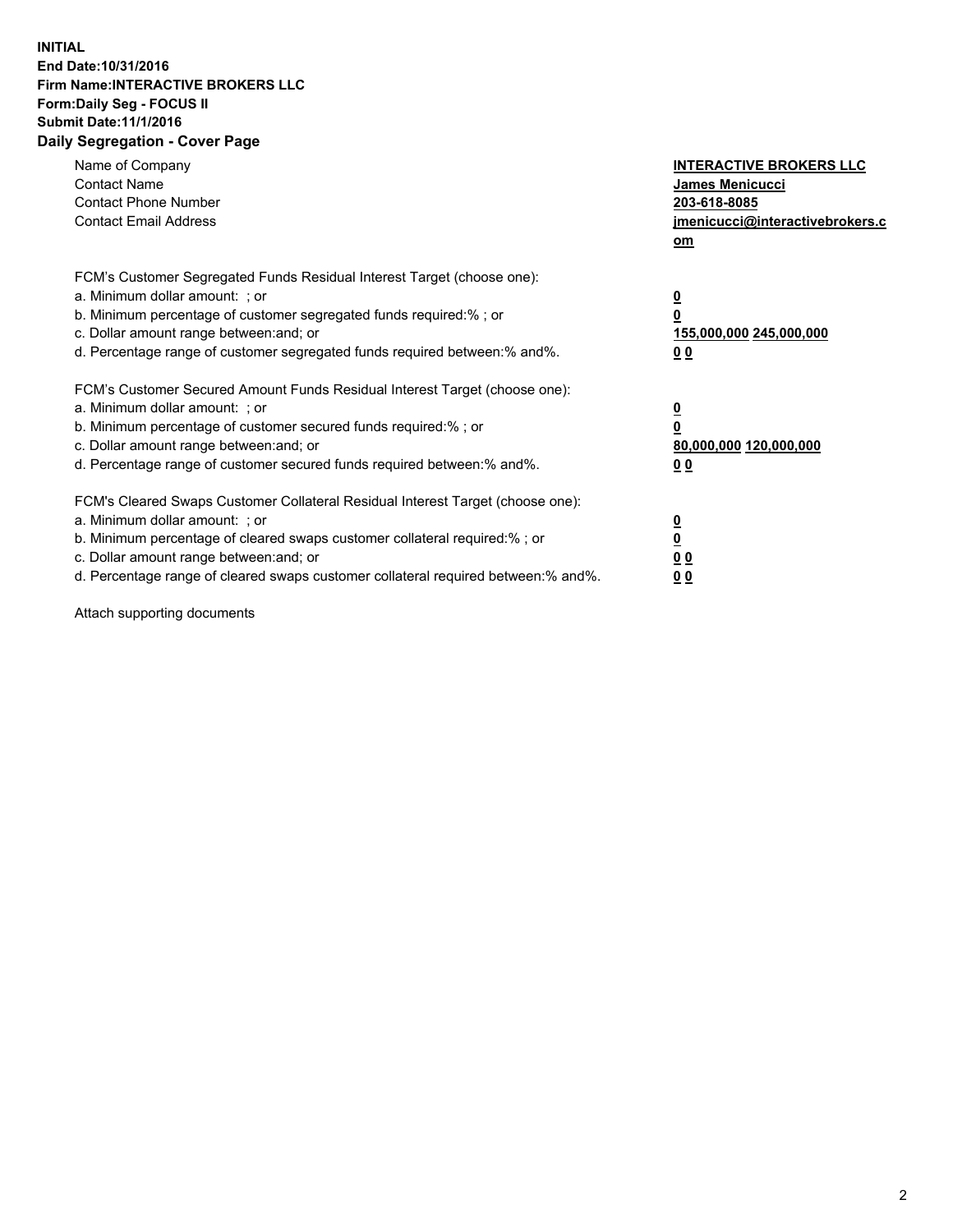## **INITIAL End Date:10/31/2016 Firm Name:INTERACTIVE BROKERS LLC Form:Daily Seg - FOCUS II Submit Date:11/1/2016 Daily Segregation - Secured Amounts**

|     | Foreign Futures and Foreign Options Secured Amounts                                         |                                  |
|-----|---------------------------------------------------------------------------------------------|----------------------------------|
|     | Amount required to be set aside pursuant to law, rule or regulation of a foreign            | $0$ [7305]                       |
|     | government or a rule of a self-regulatory organization authorized thereunder                |                                  |
| 1.  | Net ledger balance - Foreign Futures and Foreign Option Trading - All Customers             |                                  |
|     | A. Cash                                                                                     | 358,400,485 [7315]               |
|     | B. Securities (at market)                                                                   | $0$ [7317]                       |
| 2.  | Net unrealized profit (loss) in open futures contracts traded on a foreign board of trade   | 1,802,944 [7325]                 |
| 3.  | Exchange traded options                                                                     |                                  |
|     | a. Market value of open option contracts purchased on a foreign board of trade              | 128,894 [7335]                   |
|     | b. Market value of open contracts granted (sold) on a foreign board of trade                | -45,541 [7337]                   |
| 4.  | Net equity (deficit) (add lines 1.2. and 3.)                                                | 360,286,782 [7345]               |
| 5.  | Account liquidating to a deficit and account with a debit balances - gross amount           | 58,688 [7351]                    |
|     | Less: amount offset by customer owned securities                                            | 0 [7352] 58,688 [7354]           |
| 6.  | Amount required to be set aside as the secured amount - Net Liquidating Equity              | 360, 345, 470 [7355]             |
|     | Method (add lines 4 and 5)                                                                  |                                  |
| 7.  | Greater of amount required to be set aside pursuant to foreign jurisdiction (above) or line | 360, 345, 470 [7360]             |
|     | 6.                                                                                          |                                  |
|     | FUNDS DEPOSITED IN SEPARATE REGULATION 30.7 ACCOUNTS                                        |                                  |
| 1.  | Cash in banks                                                                               |                                  |
|     | A. Banks located in the United States                                                       | $0$ [7500]                       |
|     | B. Other banks qualified under Regulation 30.7                                              | 0 [7520] 0 [7530]                |
| 2.  | Securities                                                                                  |                                  |
|     | A. In safekeeping with banks located in the United States                                   | 413,189,545 [7540]               |
|     | B. In safekeeping with other banks qualified under Regulation 30.7                          | 0 [7560] 413,189,545 [7570]      |
| 3.  | Equities with registered futures commission merchants                                       |                                  |
|     | A. Cash                                                                                     | $0$ [7580]                       |
|     | <b>B.</b> Securities                                                                        | $0$ [7590]                       |
|     | C. Unrealized gain (loss) on open futures contracts                                         | $0$ [7600]                       |
|     | D. Value of long option contracts                                                           | $0$ [7610]                       |
|     | E. Value of short option contracts                                                          | 0 [7615] 0 [7620]                |
| 4.  | Amounts held by clearing organizations of foreign boards of trade                           |                                  |
|     | A. Cash                                                                                     | $0$ [7640]                       |
|     | <b>B.</b> Securities                                                                        | $0$ [7650]                       |
|     | C. Amount due to (from) clearing organization - daily variation                             | $0$ [7660]                       |
|     | D. Value of long option contracts                                                           | $0$ [7670]                       |
|     | E. Value of short option contracts                                                          | 0 [7675] 0 [7680]                |
| 5.  | Amounts held by members of foreign boards of trade                                          |                                  |
|     | A. Cash                                                                                     | 59,749,136 [7700]                |
|     | <b>B.</b> Securities                                                                        | $0$ [7710]                       |
|     | C. Unrealized gain (loss) on open futures contracts                                         | 7,660,569 [7720]                 |
|     | D. Value of long option contracts                                                           | 128,895 [7730]                   |
|     | E. Value of short option contracts                                                          | -45,542 [7735] 67,493,058 [7740] |
| 6.  | Amounts with other depositories designated by a foreign board of trade                      | $0$ [7760]                       |
| 7.  | Segregated funds on hand                                                                    | $0$ [7765]                       |
| 8.  | Total funds in separate section 30.7 accounts                                               | 480,682,603 [7770]               |
| 9.  | Excess (deficiency) Set Aside for Secured Amount (subtract line 7 Secured Statement         | 120,337,133 [7380]               |
|     | Page 1 from Line 8)                                                                         |                                  |
| 10. | Management Target Amount for Excess funds in separate section 30.7 accounts                 | 80,000,000 [7780]                |
| 11. | Excess (deficiency) funds in separate 30.7 accounts over (under) Management Target          | 40,337,133 [7785]                |
|     |                                                                                             |                                  |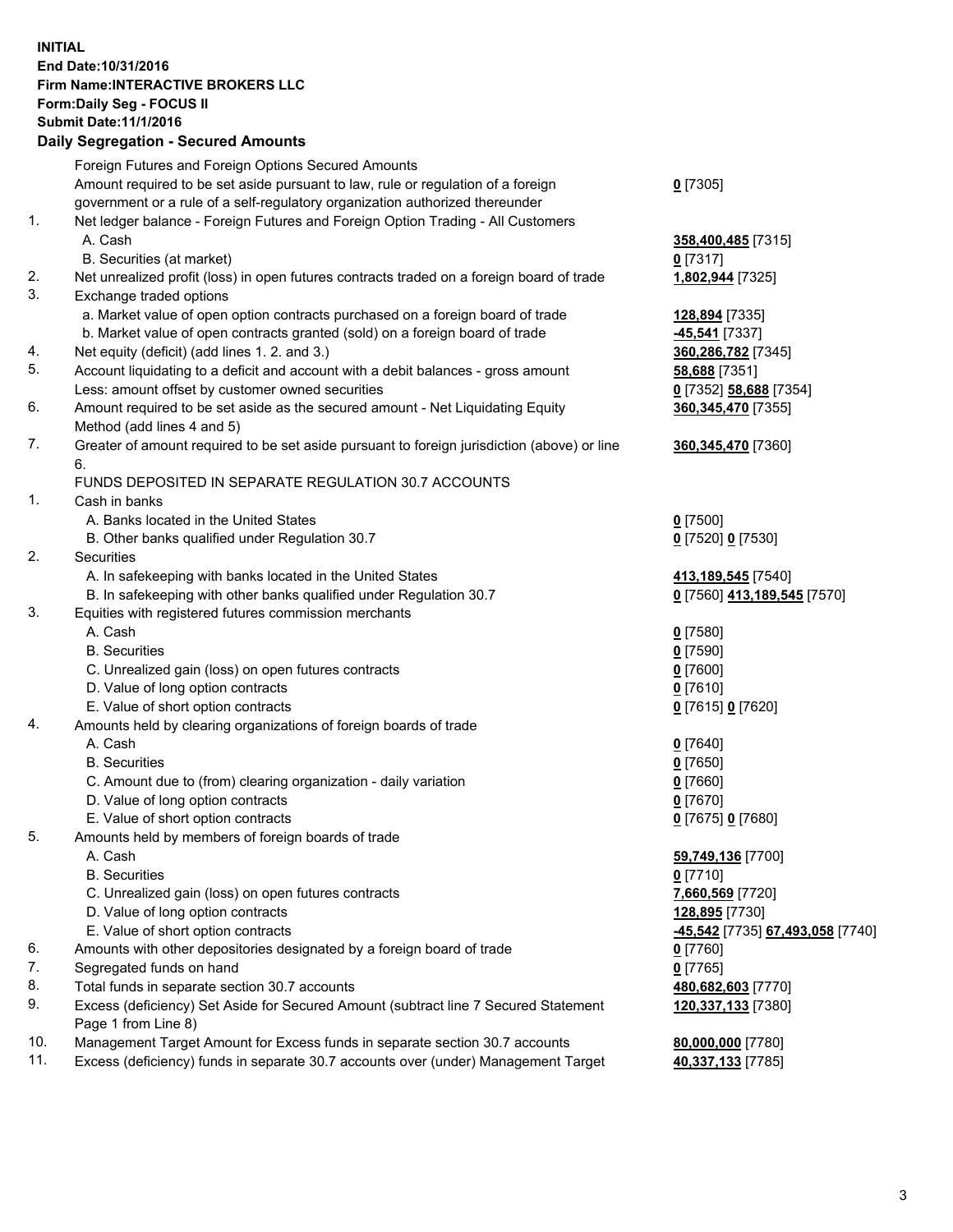**INITIAL End Date:10/31/2016 Firm Name:INTERACTIVE BROKERS LLC Form:Daily Seg - FOCUS II Submit Date:11/1/2016 Daily Segregation - Segregation Statement** SEGREGATION REQUIREMENTS(Section 4d(2) of the CEAct) 1. Net ledger balance A. Cash **3,060,787,262** [7010] B. Securities (at market) **0** [7020] 2. Net unrealized profit (loss) in open futures contracts traded on a contract market **50,954,667** [7030] 3. Exchange traded options A. Add market value of open option contracts purchased on a contract market **149,567,558** [7032] B. Deduct market value of open option contracts granted (sold) on a contract market **-215,904,917** [7033] 4. Net equity (deficit) (add lines 1, 2 and 3) **3,045,404,570** [7040] 5. Accounts liquidating to a deficit and accounts with debit balances - gross amount **159,409** [7045] Less: amount offset by customer securities **0** [7047] **159,409** [7050] 6. Amount required to be segregated (add lines 4 and 5) **3,045,563,979** [7060] FUNDS IN SEGREGATED ACCOUNTS 7. Deposited in segregated funds bank accounts A. Cash **97,959,699** [7070] B. Securities representing investments of customers' funds (at market) **2,033,009,618** [7080] C. Securities held for particular customers or option customers in lieu of cash (at market) **0** [7090] 8. Margins on deposit with derivatives clearing organizations of contract markets A. Cash **27,993,645** [7100] B. Securities representing investments of customers' funds (at market) **1,184,969,533** [7110] C. Securities held for particular customers or option customers in lieu of cash (at market) **0** [7120] 9. Net settlement from (to) derivatives clearing organizations of contract markets **8,678,257** [7130] 10. Exchange traded options A. Value of open long option contracts **149,567,571** [7132] B. Value of open short option contracts **-215,904,477** [7133] 11. Net equities with other FCMs A. Net liquidating equity **0** [7140] B. Securities representing investments of customers' funds (at market) **0** [7160] C. Securities held for particular customers or option customers in lieu of cash (at market) **0** [7170] 12. Segregated funds on hand **0** [7150] 13. Total amount in segregation (add lines 7 through 12) **3,286,273,846** [7180] 14. Excess (deficiency) funds in segregation (subtract line 6 from line 13) **240,709,867** [7190] 15. Management Target Amount for Excess funds in segregation **155,000,000** [7194]

16. Excess (deficiency) funds in segregation over (under) Management Target Amount Excess

**85,709,867** [7198]